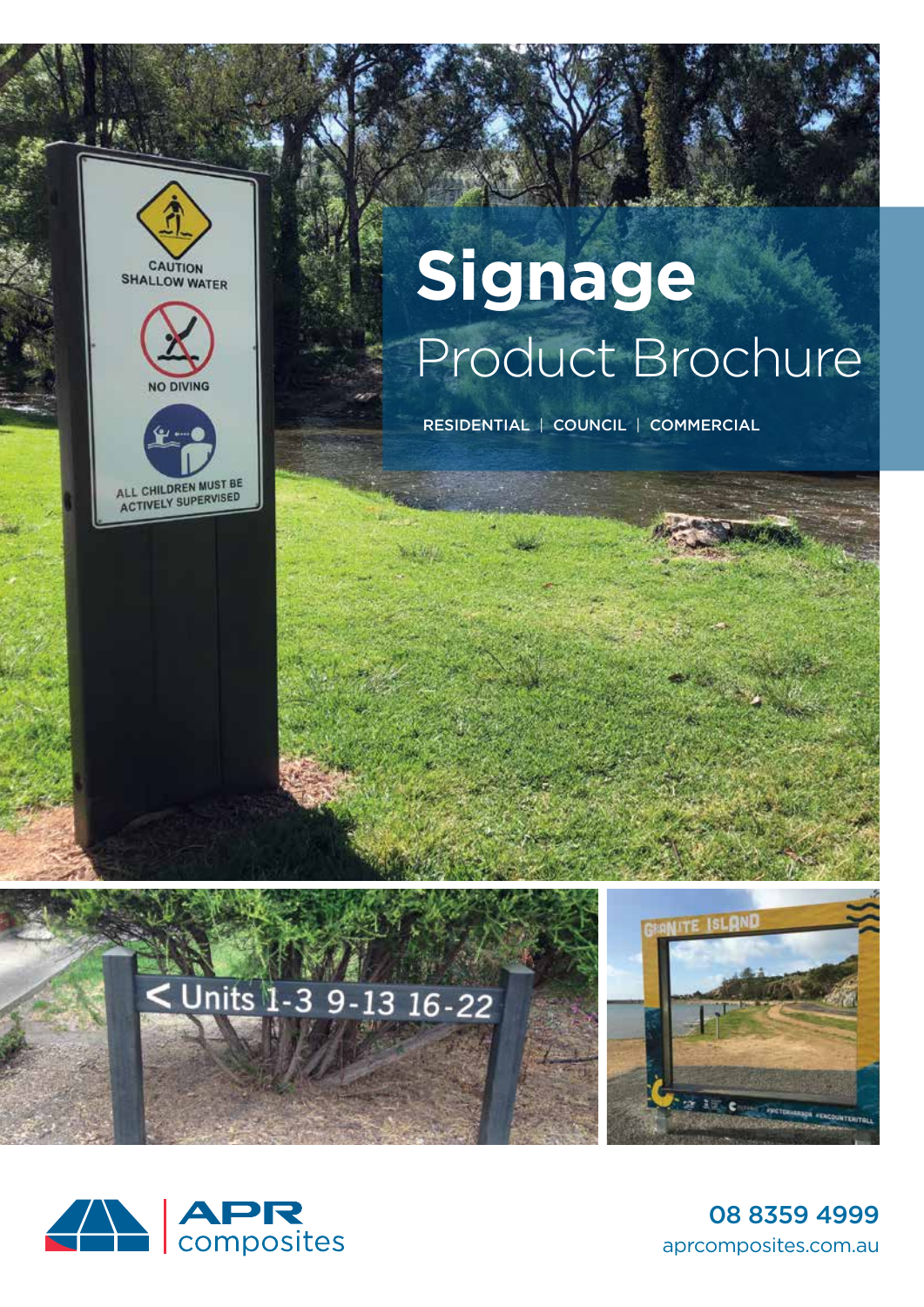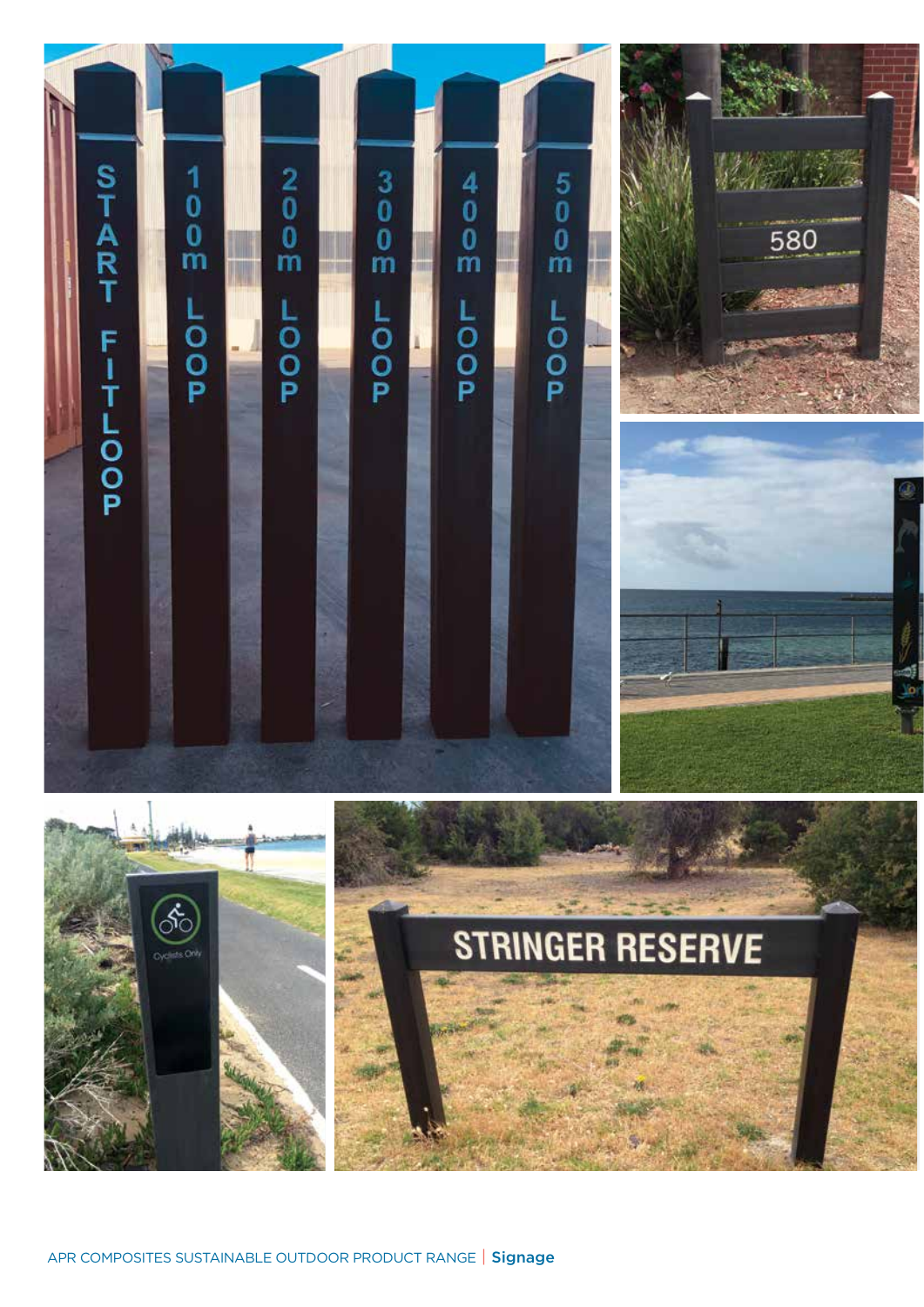



Effective signage is an important feature in parks and opens spaces for clear communication and information sharing. APR Composites offer a wide range of sturdy and long-lasting signage solutions specially designed to withstand harsh outdoor environments whilst maintaining strong visual impact over time. Manufactured in Australia utilising recycled and reclaimed materials, APR Composites signage products make the perfect sustainable timber alternative.

APR Composites range of signs and markers will not rot, rust, splinter or leach chemicals into the environment. They are safe to handle, termite and graffiti resistant and require very little maintenance, if any at all.

If your project requires a specific style or function, APR Composites also offer custom in-house design services.